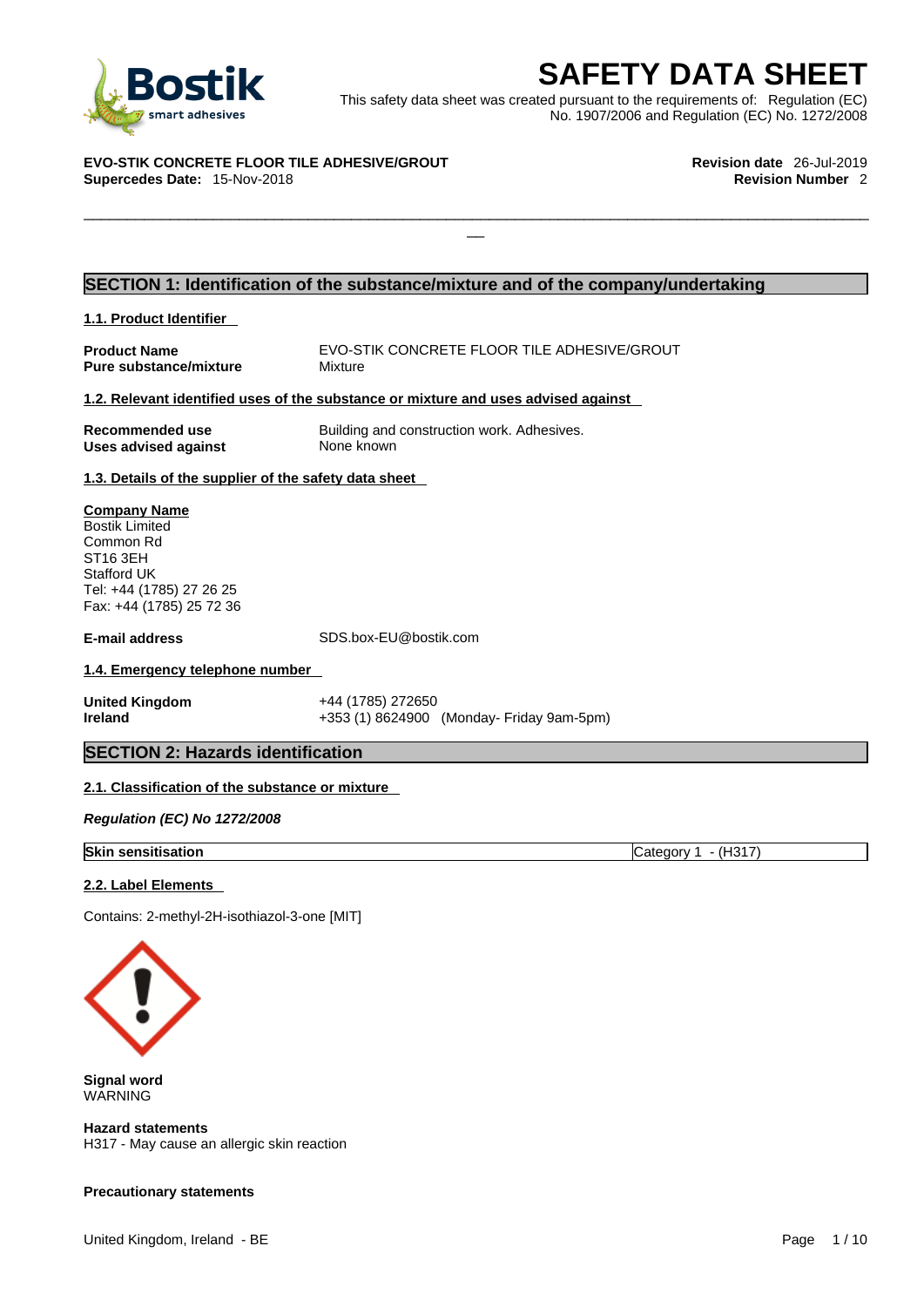\_\_\_\_\_\_\_\_\_\_\_\_\_\_\_\_\_\_\_\_\_\_\_\_\_\_\_\_\_\_\_\_\_\_\_\_\_\_\_\_\_\_\_\_\_\_\_\_\_\_\_\_\_\_\_\_\_\_\_\_\_\_\_\_\_\_\_\_\_\_\_\_\_\_\_\_\_\_\_\_\_\_\_\_\_\_\_\_\_\_\_

# \_\_ **EVO-STIK CONCRETE FLOOR TILE ADHESIVE/GROUT Revision date** 26-Jul-2019

**Supercedes Date:** 15-Nov-2018 **Revision Number** 2

P101 - If medical advice is needed, have product container or label at hand

P102 - Keep out of reach of children

P261 - Avoid breathing dust/fume/gas/mist/vapours/spray

P280 - Wear protective gloves

P501 - Dispose of contents/ container to an approved waste disposal plant

### **2.3. Other Hazards**

No information available

### **PBT and vPvB assessment**

The components in this formulation do not meet the criteria for classification as PBT or vPvB

### **SECTION 3: Composition/information on ingredients**

### **3.1 Substances**

Not applicable

### **Mixtures**

The product contains no substances which at their given concentration, are considered to be hazardous to health

| <b>Chemical name</b>                   | EC No.    | <b>CAS No.</b> | Weight-%        | <b>Classification</b><br>according to<br><b>Regulation (EC)</b><br>No. 1272/2008<br>[CLP]                                                                                                                                      | <b>Specific</b><br>concentration limit<br>(SCL) | <b>REACH</b><br><b>Registration</b><br><b>Number</b> |
|----------------------------------------|-----------|----------------|-----------------|--------------------------------------------------------------------------------------------------------------------------------------------------------------------------------------------------------------------------------|-------------------------------------------------|------------------------------------------------------|
| Quartz                                 | 238-878-4 | 14808-60-7     | $>25 - 40$      | Λ                                                                                                                                                                                                                              |                                                 | Exempt                                               |
| Diethylene glycol<br>monobutyl ether   | 203-961-6 | 112-34-5       | $0.1 - 1$       | Eye Irrit. 2<br>(H319)                                                                                                                                                                                                         |                                                 | 01-2119475104-<br>44-XXXX                            |
| 2-methyl-2H-isothiazol-3<br>-one [MIT] | 220-239-6 | 2682-20-4      | $0.0015 - 0.01$ | Skin Corr. 1B<br>(H314)<br>Eye Dam. 1<br>(H318)<br>Skin Sens. 1A<br>(H317)<br>Acute Tox. 3<br>(H301)<br>Acute Tox. 2<br>(H330)<br><b>Aquatic Acute 1</b><br>(H400)<br>Aquatic Chronic<br>2 (H411)<br>(M Factor Acute)<br>$=1)$ | Skin Sens. 1::<br>$C = 0.0015%$                 | No data available                                    |

### **Full text of H- and EUH-phrases: see section 16**

Note:  $\wedge$  indicates not classified, however, the substance is listed in section 3 as it has an OEL

This product does not contain candidate substances of very high concern at a concentration >=0.1% (Regulation (EC) No. 1907/2006 (REACH), Article 59)

### **SECTION 4: First aid measures**

### **4.1. Description of first aid measures**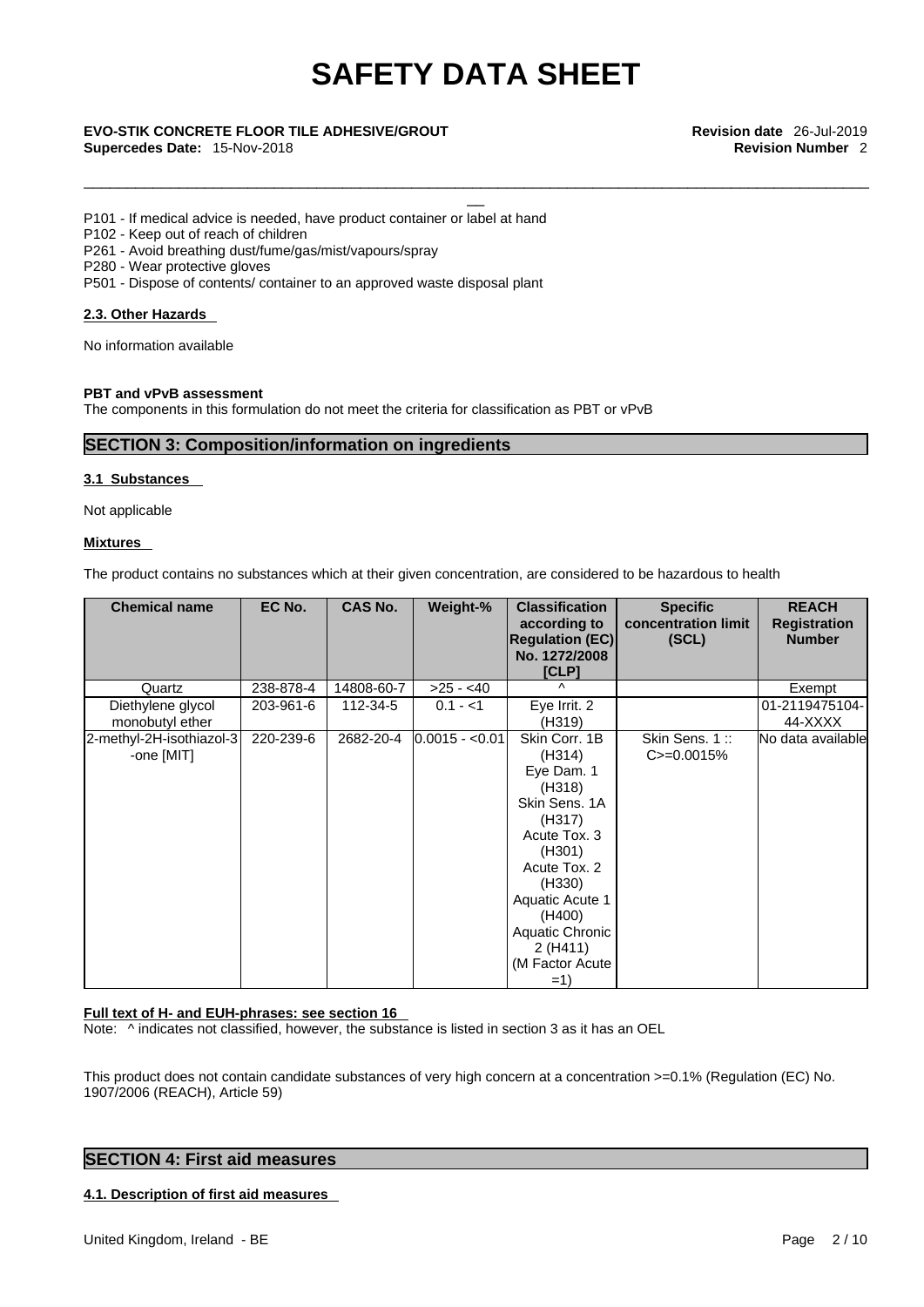\_\_\_\_\_\_\_\_\_\_\_\_\_\_\_\_\_\_\_\_\_\_\_\_\_\_\_\_\_\_\_\_\_\_\_\_\_\_\_\_\_\_\_\_\_\_\_\_\_\_\_\_\_\_\_\_\_\_\_\_\_\_\_\_\_\_\_\_\_\_\_\_\_\_\_\_\_\_\_\_\_\_\_\_\_\_\_\_\_\_\_

# \_\_ **EVO-STIK CONCRETE FLOOR TILE ADHESIVE/GROUT Revision date** 26-Jul-2019

**Supercedes Date:** 15-Nov-2018 **Revision Number** 2

| <b>General advice</b>                                            | Show this safety data sheet to the doctor in attendance.                                                                                 |  |  |
|------------------------------------------------------------------|------------------------------------------------------------------------------------------------------------------------------------------|--|--|
| <b>Inhalation</b>                                                | Remove to fresh air. IF exposed or concerned: Get medical advice/attention.                                                              |  |  |
| Eye contact                                                      | Rinse thoroughly with plenty of water for at least 15 minutes, lifting lower and upper<br>eyelids. Consult a doctor.                     |  |  |
| <b>Skin contact</b>                                              | Wash with soap and water. May cause an allergic skin reaction. In the case of skin<br>irritation or allergic reactions see a doctor.     |  |  |
| Ingestion                                                        | Clean mouth with water. Do NOT induce vomiting. Drink 1 or 2 glasses of water. Never<br>give anything by mouth to an unconscious person. |  |  |
| 4.2. Most important symptoms and effects, both acute and delayed |                                                                                                                                          |  |  |
| <b>Symptoms</b>                                                  | Itching. Rashes. Hives.                                                                                                                  |  |  |
|                                                                  | 4.3. Indication of any immediate medical attention and special treatment needed                                                          |  |  |
| Note to doctors                                                  | May cause sensitisation in susceptible persons. Treat symptomatically.                                                                   |  |  |
| <b>SECTION 5: Firefighting measures</b>                          |                                                                                                                                          |  |  |
| 5.1. Extinguishing media                                         |                                                                                                                                          |  |  |
| Suitable extinguishing media                                     | Use extinguishing measures that are appropriate to local circumstances and the<br>surrounding environment.                               |  |  |
| Unsuitable extinguishing media                                   | Full water jet. Do not scatter spilled material with high pressure water streams.                                                        |  |  |
| 5.2. Special hazards arising from the substance or mixture       |                                                                                                                                          |  |  |
| chemical                                                         | Specific hazards arising from the Product is or contains a sensitiser. May cause sensitisation by skin contact.                          |  |  |
| <b>Hazardous combustion products</b>                             | Carbon monoxide. Carbon dioxide (CO2). Hydrocarbons.                                                                                     |  |  |
| 5.3. Advice for firefighters                                     |                                                                                                                                          |  |  |
| Special protective equipment for<br>fire-fighters                | Firefighters should wear self-contained breathing apparatus and full firefighting turnout<br>gear. Use personal protection equipment.    |  |  |
| <b>SECTION 6: Accidental release measures</b>                    |                                                                                                                                          |  |  |
|                                                                  |                                                                                                                                          |  |  |

### **6.1. Personal precautions, protective equipment and emergency procedures**

| <b>Personal precautions</b>      | Avoid contact with skin, eyes or clothing. Ensure adequate ventilation. Use personal<br>protective equipment as required. Evacuate personnel to safe areas. Keep people away<br>from and upwind of spill/leak. |  |
|----------------------------------|----------------------------------------------------------------------------------------------------------------------------------------------------------------------------------------------------------------|--|
| <b>Other information</b>         | Ventilate the area. Prevent further leakage or spillage if safe to do so.                                                                                                                                      |  |
| For emergency responders         | Use personal protection recommended in Section 8.                                                                                                                                                              |  |
| 6.2. Environmental precautions   |                                                                                                                                                                                                                |  |
| <b>Environmental precautions</b> | Do not flush into surface water or sanitary sewer system. Do not allow to enter into<br>soil/subsoil. See Section 12 for additional Ecological Information.                                                    |  |

### **6.3. Methods and material for containment and cleaning up**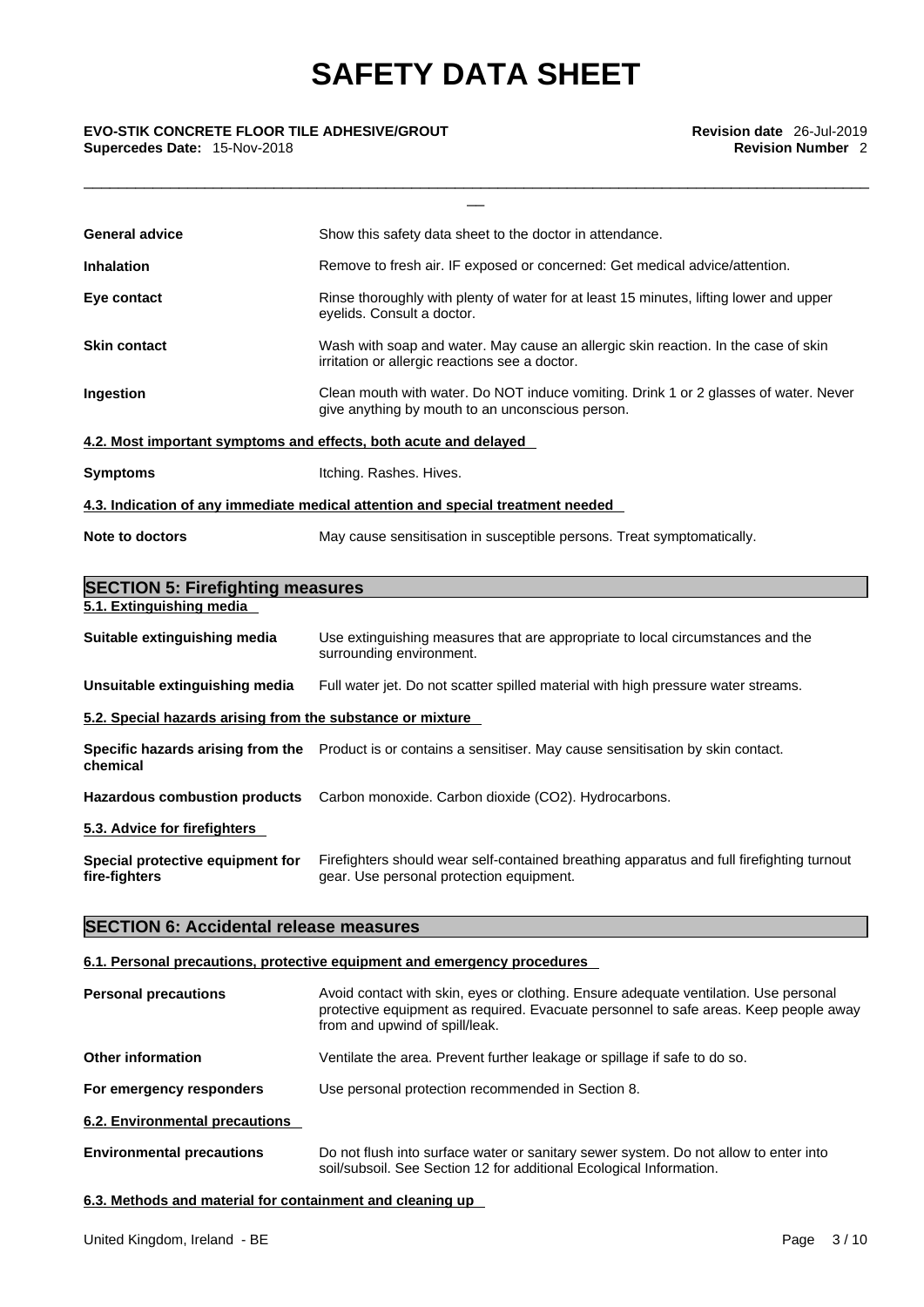\_\_\_\_\_\_\_\_\_\_\_\_\_\_\_\_\_\_\_\_\_\_\_\_\_\_\_\_\_\_\_\_\_\_\_\_\_\_\_\_\_\_\_\_\_\_\_\_\_\_\_\_\_\_\_\_\_\_\_\_\_\_\_\_\_\_\_\_\_\_\_\_\_\_\_\_\_\_\_\_\_\_\_\_\_\_\_\_\_\_\_

## \_\_ **EVO-STIK CONCRETE FLOOR TILE ADHESIVE/GROUT Revision date** 26-Jul-2019 **Supercedes Date:** 15-Nov-2018 **Revision Number** 2

| <b>Methods for containment</b>   | Use a non-combustible material like vermiculite, sand or earth to soak up the product<br>and place into a container for later disposal. |
|----------------------------------|-----------------------------------------------------------------------------------------------------------------------------------------|
| Methods for cleaning up          | Take up mechanically, placing in appropriate containers for disposal.                                                                   |
| 6.4. Reference to other sections |                                                                                                                                         |
| Reference to other sections      | See section 8 for more information. See section 13 for more information.                                                                |

### **SECTION 7: Handling and storage**

### **7.1. Precautions for safe handling**

| Advice on safe handling                                              | Handle in accordance with good industrial hygiene and safety practice. Avoid contact<br>with skin, eyes or clothing. Ensure adequate ventilation. In case of insufficient ventilation,<br>wear suitable respiratory equipment. Do not eat, drink or smoke when using this product.<br>Take off contaminated clothing and wash it before reuse. |  |
|----------------------------------------------------------------------|------------------------------------------------------------------------------------------------------------------------------------------------------------------------------------------------------------------------------------------------------------------------------------------------------------------------------------------------|--|
| General hygiene considerations                                       | Handle in accordance with good industrial hygiene and safety practice. Do not eat, drink<br>or smoke when using this product. Wash thoroughly after handling. Take off all<br>contaminated clothing and wash it before reuse.                                                                                                                  |  |
| 7.2. Conditions for safe storage, including any incompatibilities    |                                                                                                                                                                                                                                                                                                                                                |  |
| <b>Storage Conditions</b>                                            | Keep containers tightly closed in a dry, cool and well-ventilated place. Store locked up.<br>Keep out of the reach of children. Keep from freezing.                                                                                                                                                                                            |  |
| 7.3. Specific end use(s)                                             |                                                                                                                                                                                                                                                                                                                                                |  |
| <b>Specific Use(s)</b><br>Adhesives. Building and construction work. |                                                                                                                                                                                                                                                                                                                                                |  |
|                                                                      | Risk Management Methods (RMM) The information required is contained in this Safety Data Sheet.                                                                                                                                                                                                                                                 |  |
| Other information                                                    | Observe technical data sheet.                                                                                                                                                                                                                                                                                                                  |  |

### **SECTION 8: Exposure controls/Personal protection**

### **8.1. Control parameters**

### **Exposure Limits**

| <b>Chemical name</b>              | <b>European Union</b>      | <b>Ireland</b>                | <b>United Kingdom</b>         |
|-----------------------------------|----------------------------|-------------------------------|-------------------------------|
| Limestone                         |                            | TWA: $10 \text{ mg/m}^3$      | TWA: $10 \text{ mg/m}^3$      |
| 1317-65-3                         |                            | TWA: $4 \text{ mg/m}^3$       | TWA: 4 mg/m <sup>3</sup>      |
|                                   |                            | STEL: $30 \text{ mg/m}^3$     | STEL: $30 \text{ mg/m}^3$     |
|                                   |                            | STEL: $12 \text{ mg/m}^3$     | STEL: $12 \text{ mg/m}^3$     |
| Quartz                            | TWA: $0.1 \text{ mg/m}^3$  | TWA: $0.1$ mg/m <sup>3</sup>  | TWA: $0.1$ mg/m <sup>3</sup>  |
| 14808-60-7                        |                            |                               |                               |
| Diethylene glycol monobutyl ether | TWA: 10 ppm                | TWA: 10 ppm                   | TWA: 10 ppm                   |
| 112-34-5                          | TWA: $67.5 \text{ mg/m}^3$ | TWA: $67.5 \text{ mg/m}^3$    | TWA: 67.5 mg/m <sup>3</sup>   |
|                                   |                            | STEL: 15 ppm                  | STEL: 15 ppm                  |
|                                   |                            | STEL: 101.2 mg/m <sup>3</sup> | STEL: 101.2 mg/m <sup>3</sup> |

**Derived No Effect Level (DNEL)** No information available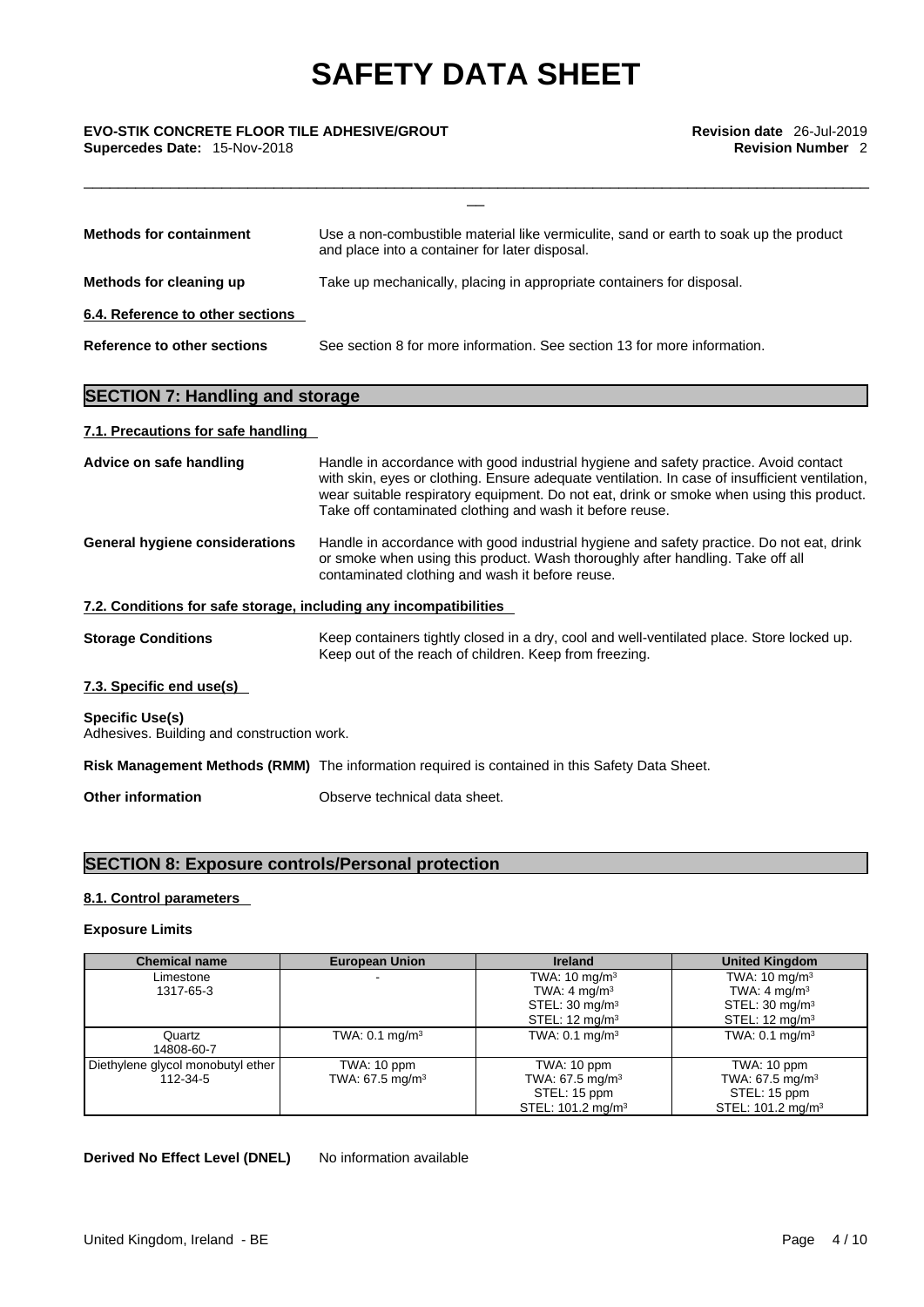\_\_\_\_\_\_\_\_\_\_\_\_\_\_\_\_\_\_\_\_\_\_\_\_\_\_\_\_\_\_\_\_\_\_\_\_\_\_\_\_\_\_\_\_\_\_\_\_\_\_\_\_\_\_\_\_\_\_\_\_\_\_\_\_\_\_\_\_\_\_\_\_\_\_\_\_\_\_\_\_\_\_\_\_\_\_\_\_\_\_\_

## \_\_ **EVO-STIK CONCRETE FLOOR TILE ADHESIVE/GROUT Revision date** 26-Jul-2019 **Supercedes Date:** 15-Nov-2018 **Revision Number** 2

### **Predicted No Effect Concentration** No information available. **(PNEC)**

### **8.2. Exposure controls**

| <b>Engineering controls</b>          | Ensure adequate ventilation, especially in confined areas.                                                                                                                                                                      |  |  |
|--------------------------------------|---------------------------------------------------------------------------------------------------------------------------------------------------------------------------------------------------------------------------------|--|--|
| <b>Personal Protective Equipment</b> |                                                                                                                                                                                                                                 |  |  |
| <b>Eye/face protection</b>           | Wear safety glasses with side shields (or goggles). Avoid contact with eyes.                                                                                                                                                    |  |  |
| <b>Hand protection</b>               | Wear protective gloves. Ensure that the breakthrough time of the glove material is not<br>exceeded. Refer to glove supplier for information on breakthrough time for specific<br>gloves. Gloves must conform to standard EN 374 |  |  |
| Skin and body protection             | Wear protective gloves.                                                                                                                                                                                                         |  |  |
|                                      |                                                                                                                                                                                                                                 |  |  |

### **Environmental exposure controls** No information available.

### **SECTION 9: Physical and chemical properties**

### **9.1. Information on basic physical and chemical properties**

| <b>Physical state</b><br>Appearance<br><b>Colour</b><br>Odour<br><b>Odour threshold</b> | Solid<br>Paste<br>Grev<br>No information available<br>No information available |        |
|-----------------------------------------------------------------------------------------|--------------------------------------------------------------------------------|--------|
| <b>Property</b>                                                                         | <b>Values</b>                                                                  | Remarl |
| рH                                                                                      | Not applicable No data available                                               |        |
| Melting point / freezing point                                                          | No data available                                                              |        |
| Boiling point / boiling range                                                           | No data available                                                              |        |
| <b>Flash point</b>                                                                      | No data available                                                              |        |
| <b>Evaporation rate</b>                                                                 | No data available                                                              |        |
| Flammability (solid, gas)                                                               | No data available                                                              |        |
| <b>Flammability Limit in Air</b>                                                        |                                                                                |        |
| Upper flammability or explosive No data available                                       |                                                                                |        |
| limits                                                                                  |                                                                                |        |
| Lower flammability or explosive No data available                                       |                                                                                |        |
| limits                                                                                  |                                                                                |        |
| Vapour pressure                                                                         | No data available                                                              |        |
| <b>Vapour density</b>                                                                   | No data available                                                              |        |
| <b>Relative density</b>                                                                 | 1.75                                                                           |        |
| <b>Water solubility</b>                                                                 | No data available                                                              |        |
| Solubility(ies)                                                                         | No data available                                                              |        |
| <b>Partition coefficient</b>                                                            | No data available                                                              |        |
| <b>Autoignition temperature</b>                                                         | No data available                                                              |        |
| <b>Decomposition temperature</b>                                                        | No data available                                                              |        |
| <b>Kinematic viscosity</b>                                                              | No data available                                                              |        |
| <b>Dynamic viscosity</b>                                                                | No data available                                                              |        |
| <b>Explosive properties</b>                                                             | No data available                                                              |        |
| <b>Oxidising properties</b>                                                             | No data available                                                              |        |
| 9.2. Other information                                                                  |                                                                                |        |
| Solid content (%)                                                                       | No information available                                                       |        |
| <b>Softening Point</b>                                                                  | No information available                                                       |        |
| <b>Molecular weight</b>                                                                 | No information available                                                       |        |
| <b>VOC Content (%)</b>                                                                  | No information available                                                       |        |
| <b>Density</b>                                                                          | No information available                                                       |        |
| <b>Bulk density</b>                                                                     | No information available                                                       |        |
|                                                                                         |                                                                                |        |

**Property Values Remarks • Method**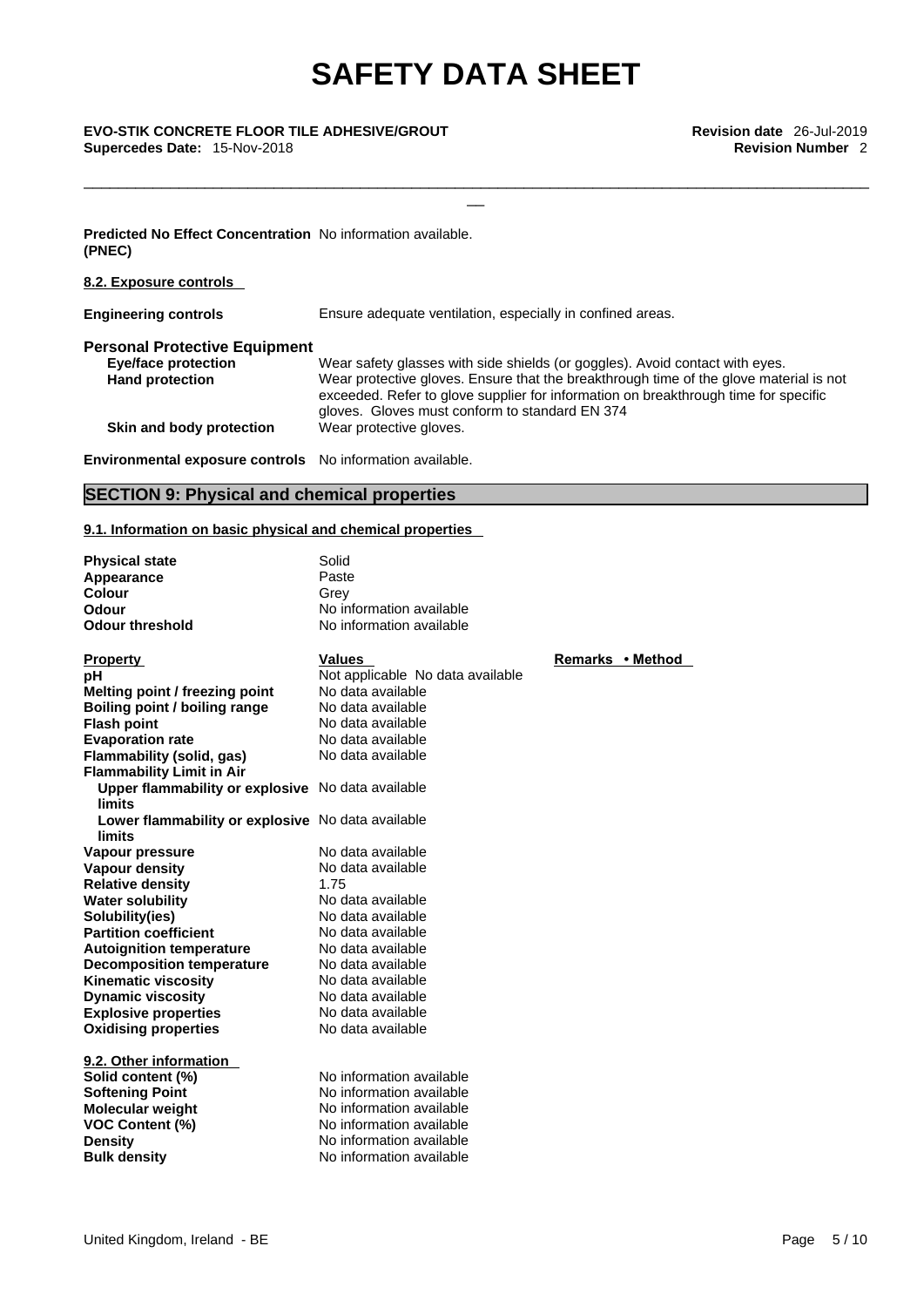\_\_\_\_\_\_\_\_\_\_\_\_\_\_\_\_\_\_\_\_\_\_\_\_\_\_\_\_\_\_\_\_\_\_\_\_\_\_\_\_\_\_\_\_\_\_\_\_\_\_\_\_\_\_\_\_\_\_\_\_\_\_\_\_\_\_\_\_\_\_\_\_\_\_\_\_\_\_\_\_\_\_\_\_\_\_\_\_\_\_\_

\_\_ **EVO-STIK CONCRETE FLOOR TILE ADHESIVE/GROUT Revision date** 26-Jul-2019 **Supercedes Date:** 15-Nov-2018 **Revision Number** 2

| <b>SECTION 10: Stability and reactivity</b>                             |                                                      |  |  |  |
|-------------------------------------------------------------------------|------------------------------------------------------|--|--|--|
|                                                                         |                                                      |  |  |  |
| 10.1. Reactivity                                                        |                                                      |  |  |  |
| <b>Reactivity</b>                                                       | No information available.                            |  |  |  |
| 10.2. Chemical stability                                                |                                                      |  |  |  |
| <b>Stability</b>                                                        | Stable under normal conditions.                      |  |  |  |
| <b>Explosion Data</b><br>Sensitivity to mechanical<br>impact            | None.                                                |  |  |  |
| Sensitivity to static discharge                                         | None.                                                |  |  |  |
| 10.3. Possibility of hazardous reactions                                |                                                      |  |  |  |
| <b>Possibility of hazardous reactions</b> None under normal processing. |                                                      |  |  |  |
| 10.4. Conditions to avoid                                               |                                                      |  |  |  |
| <b>Conditions to avoid</b>                                              | Keep from freezing.                                  |  |  |  |
| 10.5. Incompatible materials                                            |                                                      |  |  |  |
| Incompatible materials                                                  | None known based on information supplied.            |  |  |  |
| 10.6. Hazardous decomposition products                                  |                                                      |  |  |  |
| <b>Hazardous decomposition</b><br>products                              | Carbon monoxide. Carbon dioxide (CO2). Hydrocarbons. |  |  |  |
|                                                                         |                                                      |  |  |  |

### **SECTION 11: Toxicological information**

### **11.1. Information on toxicological effects**

**Information on likely routes of exposure**

| <b>Product Information</b>                                                                                                                                                                                                                               |
|----------------------------------------------------------------------------------------------------------------------------------------------------------------------------------------------------------------------------------------------------------|
| <b>Inhalation</b><br>Based on available data, the classification criteria are not met.                                                                                                                                                                   |
| Based on available data, the classification criteria are not met.<br>Eye contact                                                                                                                                                                         |
| May cause sensitisation by skin contact. Specific test data for the substance or mixture<br><b>Skin contact</b><br>is not available. Repeated or prolonged skin contact may cause allergic reactions with<br>susceptible persons. (based on components). |
| Based on available data, the classification criteria are not met.<br>Ingestion                                                                                                                                                                           |
| Symptoms related to the physical, chemical and toxicological characteristics                                                                                                                                                                             |
| Itching. Rashes. Hives.<br><b>Symptoms</b>                                                                                                                                                                                                               |
| <b>Numerical measures of toxicity</b>                                                                                                                                                                                                                    |

**Acute Toxicity**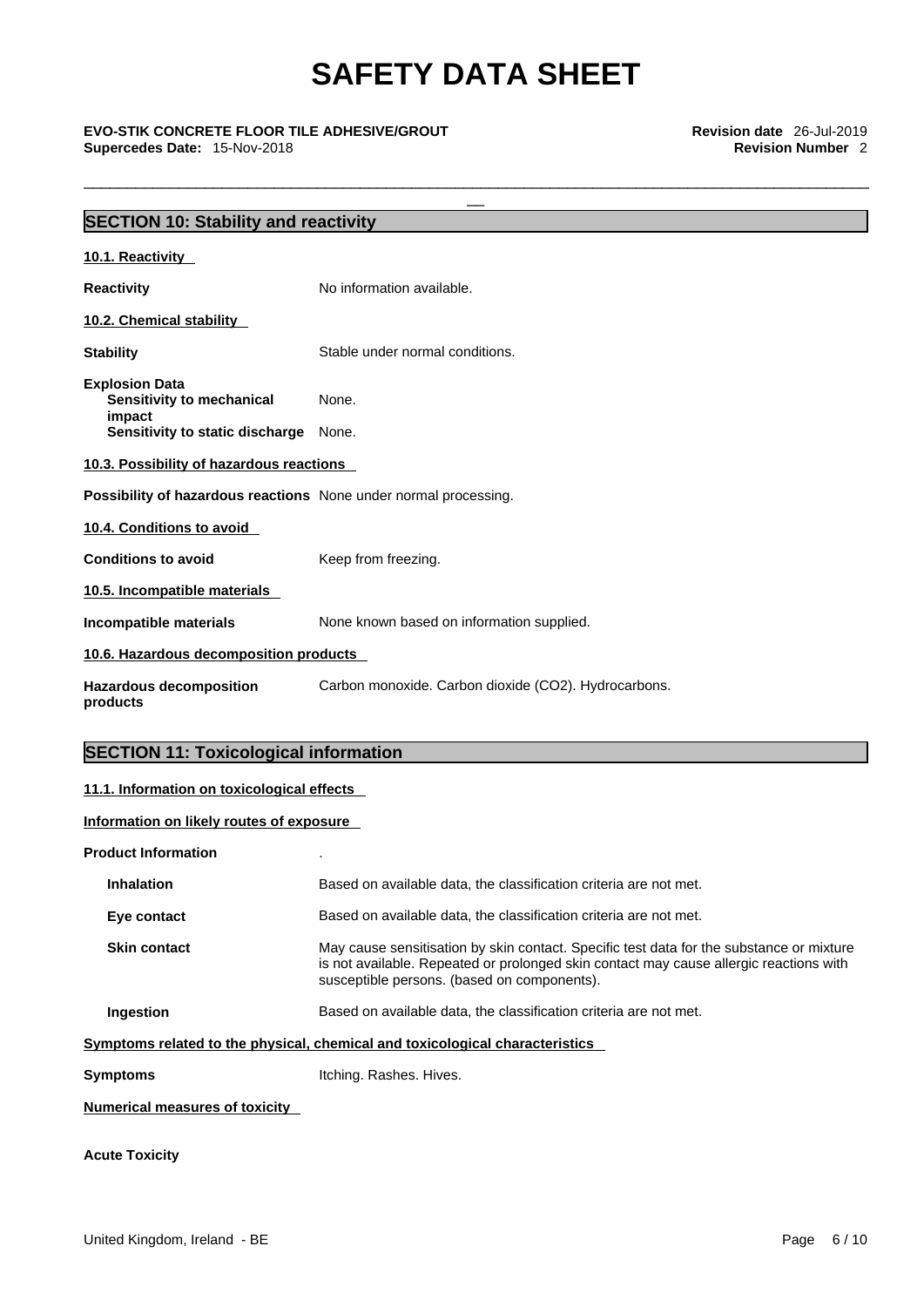\_\_\_\_\_\_\_\_\_\_\_\_\_\_\_\_\_\_\_\_\_\_\_\_\_\_\_\_\_\_\_\_\_\_\_\_\_\_\_\_\_\_\_\_\_\_\_\_\_\_\_\_\_\_\_\_\_\_\_\_\_\_\_\_\_\_\_\_\_\_\_\_\_\_\_\_\_\_\_\_\_\_\_\_\_\_\_\_\_\_\_

## \_\_ **EVO-STIK CONCRETE FLOOR TILE ADHESIVE/GROUT Revision date** 26-Jul-2019 **Supercedes Date:** 15-Nov-2018 **Revision Number** 2

### **Component Information**

| Chemical name                                      | Oral LD50                        | Dermal LD50             | Inhalation LC50         |
|----------------------------------------------------|----------------------------------|-------------------------|-------------------------|
| Quartz<br>14808-60-7                               | >2000 mg/kg (Rat)                |                         |                         |
| Diethylene glycol monobutyl<br>ether<br>112-34-5   | $= 5660$ mg/kg (Rat)             | $= 2700$ mg/kg (Rabbit) |                         |
| 2-methyl-2H-isothiazol-3-one<br>[MIT]<br>2682-20-4 | LD50 = $285 \text{ mg/Kg}$ (Rat) | LD50 > 2000 mg/Kg (Rat) | $= 0.11$ mg/L (Rat) 4 h |

### **Delayed and immediate effects as well as chronic effects from short and long-term exposure**

| <b>Skin corrosion/irritation</b>         | Based on available data, the classification criteria are not met.                                   |
|------------------------------------------|-----------------------------------------------------------------------------------------------------|
|                                          | Serious eye damage/eye irritation Based on available data, the classification criteria are not met. |
| <b>Respiratory or skin sensitisation</b> | May cause sensitisation by skin contact.                                                            |
| Germ cell mutagenicity                   | Based on available data, the classification criteria are not met.                                   |
| Carcinogenicity                          | Based on available data, the classification criteria are not met.                                   |
| <b>Reproductive toxicity</b>             | Based on available data, the classification criteria are not met.                                   |
| <b>STOT - single exposure</b>            | Based on available data, the classification criteria are not met.                                   |
| STOT - repeated exposure                 | Based on available data, the classification criteria are not met.                                   |
| <b>Aspiration hazard</b>                 | Based on available data, the classification criteria are not met.                                   |

### **SECTION 12: Ecological information**

### **12.1. Toxicity**

### **Ecotoxicity** .

| Chemical name                                    | Algae/aguatic<br>plants                                | Fish                                                 | Toxicity to<br>Micro-organisms | Crustacea                                                                                | M-Factor |
|--------------------------------------------------|--------------------------------------------------------|------------------------------------------------------|--------------------------------|------------------------------------------------------------------------------------------|----------|
| Diethylene glycol<br>monobutyl ether<br>112-34-5 | EC50: >100mg/L<br>(96h.<br>Desmodesmus<br>subspicatus) | $LC50: = 1300$ mg/L<br>(96h, Lepomis<br>macrochirus) |                                | EC50: >100mg/L<br>(48h, Daphnia<br>magna) EC50:<br>$=$ 2850 mg/L (24h,<br>Daphnia magna) |          |

### **12.2. Persistence and degradability**

**Persistence and degradability** No information available.

#### **12.3. Bioaccumulative potential**

**Bioaccumulation** There is no data for this product.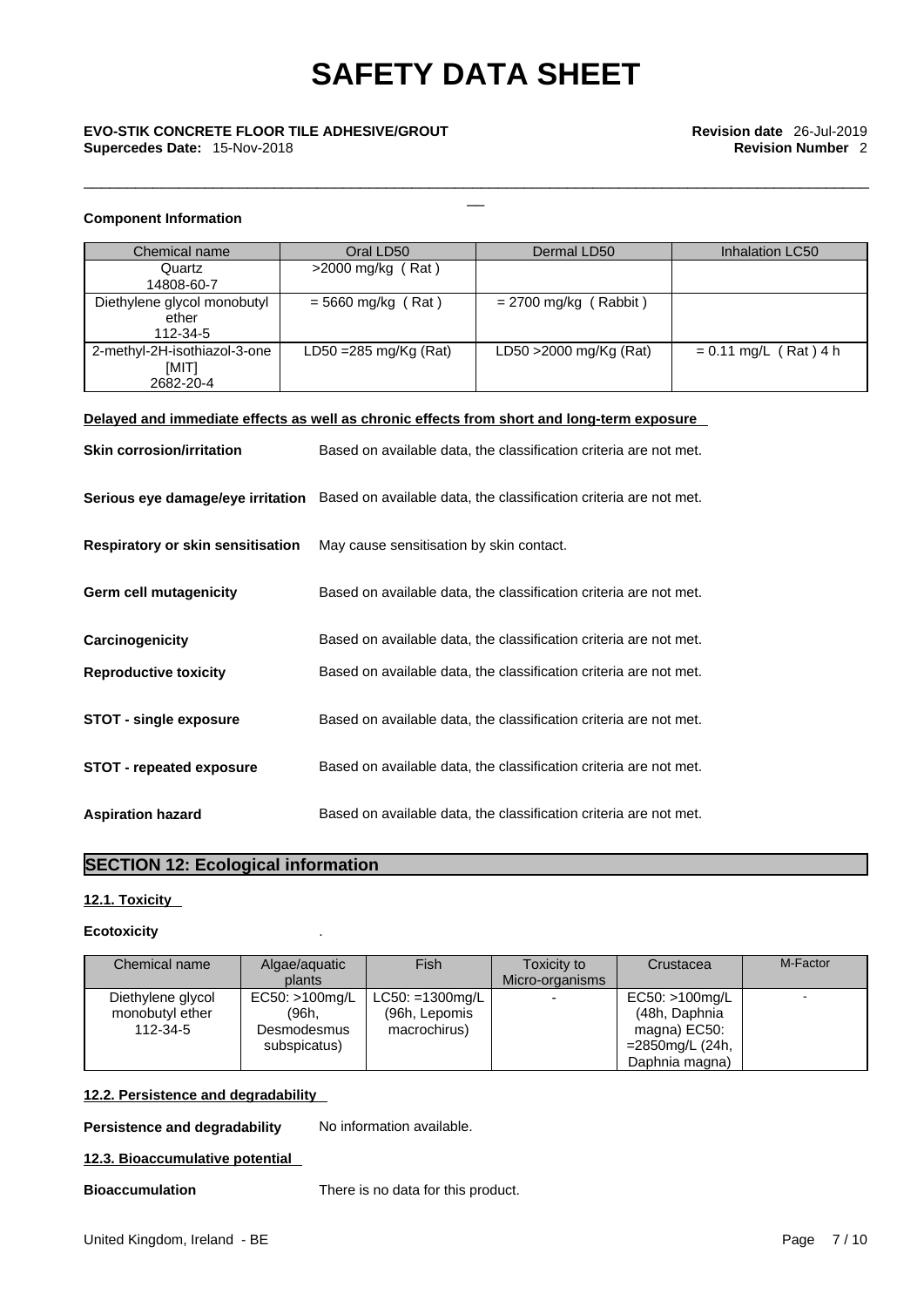\_\_\_\_\_\_\_\_\_\_\_\_\_\_\_\_\_\_\_\_\_\_\_\_\_\_\_\_\_\_\_\_\_\_\_\_\_\_\_\_\_\_\_\_\_\_\_\_\_\_\_\_\_\_\_\_\_\_\_\_\_\_\_\_\_\_\_\_\_\_\_\_\_\_\_\_\_\_\_\_\_\_\_\_\_\_\_\_\_\_\_

**Supercedes Date:** 15-Nov-2018 **Revision Number** 2

### **Component Information**

| Chemical name                                   | <b>Partition coefficient</b> | Bioconcentration factor (BCF) |
|-------------------------------------------------|------------------------------|-------------------------------|
| Quartz<br>14808-60-7                            |                              |                               |
| 2-methyl-2H-isothiazol-3-one [MIT]<br>2682-20-4 | $-0.32$                      | 3.16                          |

### **12.4. Mobility in soil**

**Mobility in soil** No information available.

### **12.5. Results of PBT and vPvB assessment**

**PBT and vPvB assessment** The components in this formulation do not meet the criteria for classification as PBT or vPvB. .

| Chemical name                      | PBT and vPvB assessment         |
|------------------------------------|---------------------------------|
| Diethylene glycol monobutyl ether  | The substance is not PBT / vPvB |
| 112-34-5                           | PBT assessment does not apply   |
| 2-methyl-2H-isothiazol-3-one [MIT] | The substance is not PBT / vPvB |
| 2682-20-4                          |                                 |

### **12.6. Other adverse effects**

**Other adverse effects** No information available.

### **SECTION 13: Disposal considerations**

| 13.1. Waste treatment methods          |                                                                                                                             |
|----------------------------------------|-----------------------------------------------------------------------------------------------------------------------------|
| Waste from residues/unused<br>products | Dispose of contents/container in accordance with local, regional, national, and<br>international regulations as applicable. |
| Contaminated packaging                 | Do not reuse empty containers. Handle contaminated packages in the same way as the<br>product itself.                       |
| <b>Other information</b>               | Waste codes should be assigned by the user based on the application for which the<br>product was used.                      |

### **SECTION 14: Transport information**

**Note: Keep from freezing.** 

| Land transport (ADR/RID)<br>14.1 UN Number<br>14.2 Proper Shipping Name<br>14.3 Transport hazard class(es)<br>14.4 Packing Group<br>14.5 Environmental hazards<br><b>14.6 Special Provisions</b> | Not regulated<br>Not regulated<br>Not regulated<br>Not regulated<br>Not applicable<br><b>None</b> |
|--------------------------------------------------------------------------------------------------------------------------------------------------------------------------------------------------|---------------------------------------------------------------------------------------------------|
| <b>IMDG</b><br>14.1 UN number<br>14.2 Proper Shipping Name<br>14.3 Transport hazard class(es)                                                                                                    | Not regulated<br>Not regulated<br>Not regulated                                                   |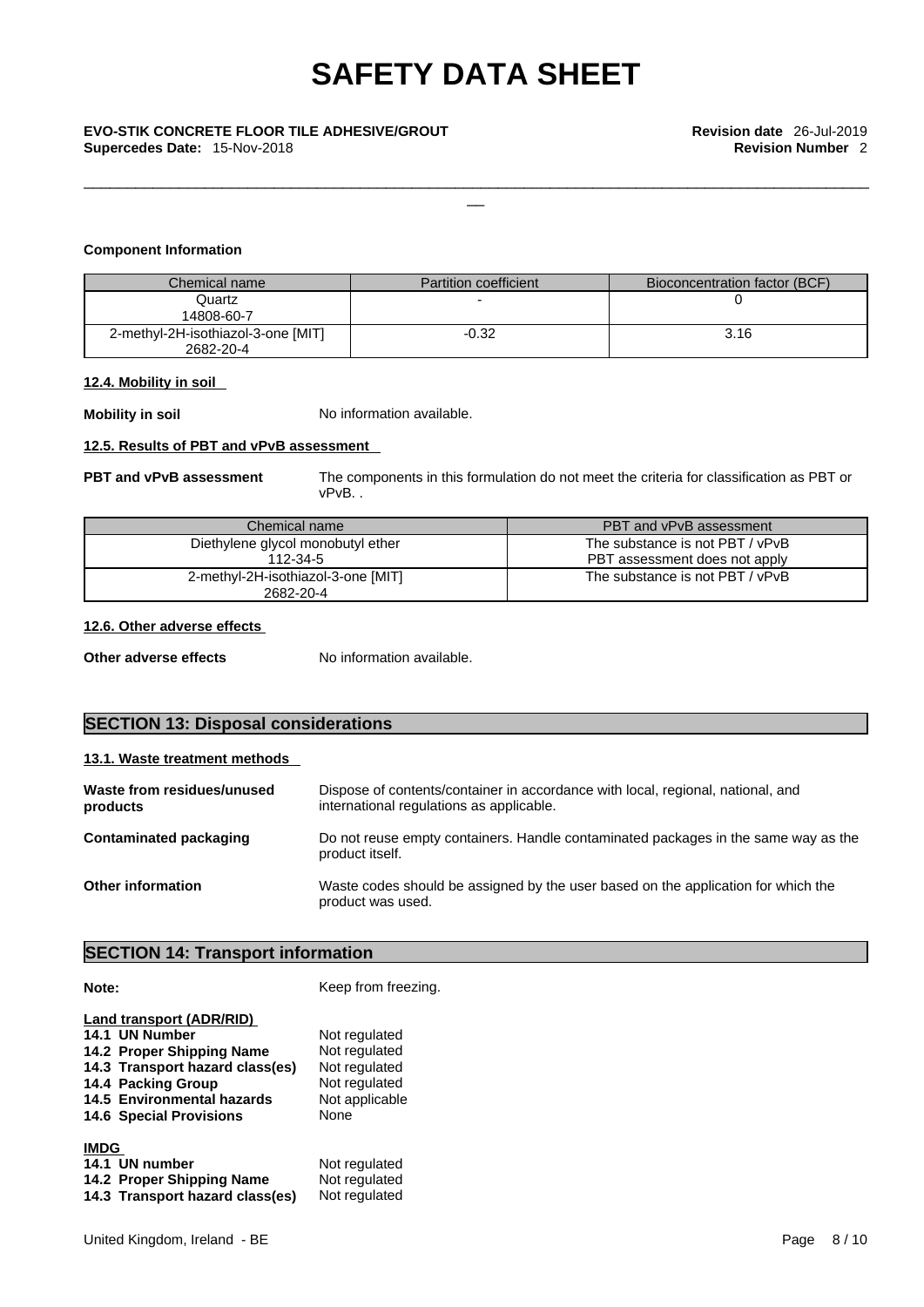\_\_\_\_\_\_\_\_\_\_\_\_\_\_\_\_\_\_\_\_\_\_\_\_\_\_\_\_\_\_\_\_\_\_\_\_\_\_\_\_\_\_\_\_\_\_\_\_\_\_\_\_\_\_\_\_\_\_\_\_\_\_\_\_\_\_\_\_\_\_\_\_\_\_\_\_\_\_\_\_\_\_\_\_\_\_\_\_\_\_\_

## \_\_ **EVO-STIK CONCRETE FLOOR TILE ADHESIVE/GROUT Revision date** 26-Jul-2019 **Supercedes Date:** 15-Nov-2018 **Revision Number** 2

| 14.4 Packing group             | Not regulated                                                                                          |
|--------------------------------|--------------------------------------------------------------------------------------------------------|
| <b>14.5 Marine Pollutant</b>   | Np.                                                                                                    |
| <b>14.6 Special Provisions</b> | None                                                                                                   |
|                                | 14.7 Transport in bulk according to Annex II of MARPOL 73/78 and the IBC Code No information available |

| Air transport (ICAO-TI / IATA-DGR) |                                 |                |  |
|------------------------------------|---------------------------------|----------------|--|
|                                    | 14.1 UN number                  | Not regulated  |  |
|                                    | 14.2 Proper Shipping Name       | Not regulated  |  |
|                                    | 14.3 Transport hazard class(es) | Not regulated  |  |
|                                    | 14.4 Packing group              | Not regulated  |  |
|                                    | 14.5 Environmental hazards      | Not applicable |  |
|                                    | <b>14.6 Special Provisions</b>  | None           |  |
|                                    |                                 |                |  |

### **Section 15: REGULATORY INFORMATION**

### **15.1. Safety, health and environmental regulations/legislation specific for the substance or mixture**

### **European Union**

Take note of Directive 98/24/EC on the protection of the health and safety of workers from the risks related to chemical agents at work

Check whether measures in accordance with Directive 94/33/EC for the protection of young people at work must be taken.

Take note of Directive 92/85/EC on the protection of pregnant and breastfeeding women at work

### **Registration, Evaluation, Authorization, and Restriction of Chemicals (REACh) Regulation (EC 1907/2006)**

### **SVHC: Substances of Very High Concern for Authorisation:**

This product does not contain candidate substances of very high concern at a concentration >=0.1% (Regulation (EC) No. 1907/2006 (REACH), Article 59)

### **EU-REACH (1907/2006) - Annex XVII - Substances subject to Restriction**

This product contains one or more substance(s) subject to restriction (Regulation (EC) No. 1907/2006 (REACH), Annex XVII).

| Chemical name                     | CAS No.      | Restricted substance per REACH<br>XVII<br>Annex |
|-----------------------------------|--------------|-------------------------------------------------|
| Diethylene glycol monobutyl ether | $112 - 34 -$ | --<br>5<br>ູບປ                                  |

CAS 112-34-5 restricted for use in aerosol products sold to general public. Products for general public with level above 3% should be labeled "Do not use in paint spraying equipment".

### **Substance subject to authorisation per REACH Annex XIV**

This product does not contain substances subject to authorisation (Regulation (EC) No. 1907/2006 (REACH), Annex XIV)

**Ozone-depleting substances (ODS) regulation (EC) 1005/2009** Not applicable

#### **Persistent Organic Pollutants** Not applicable